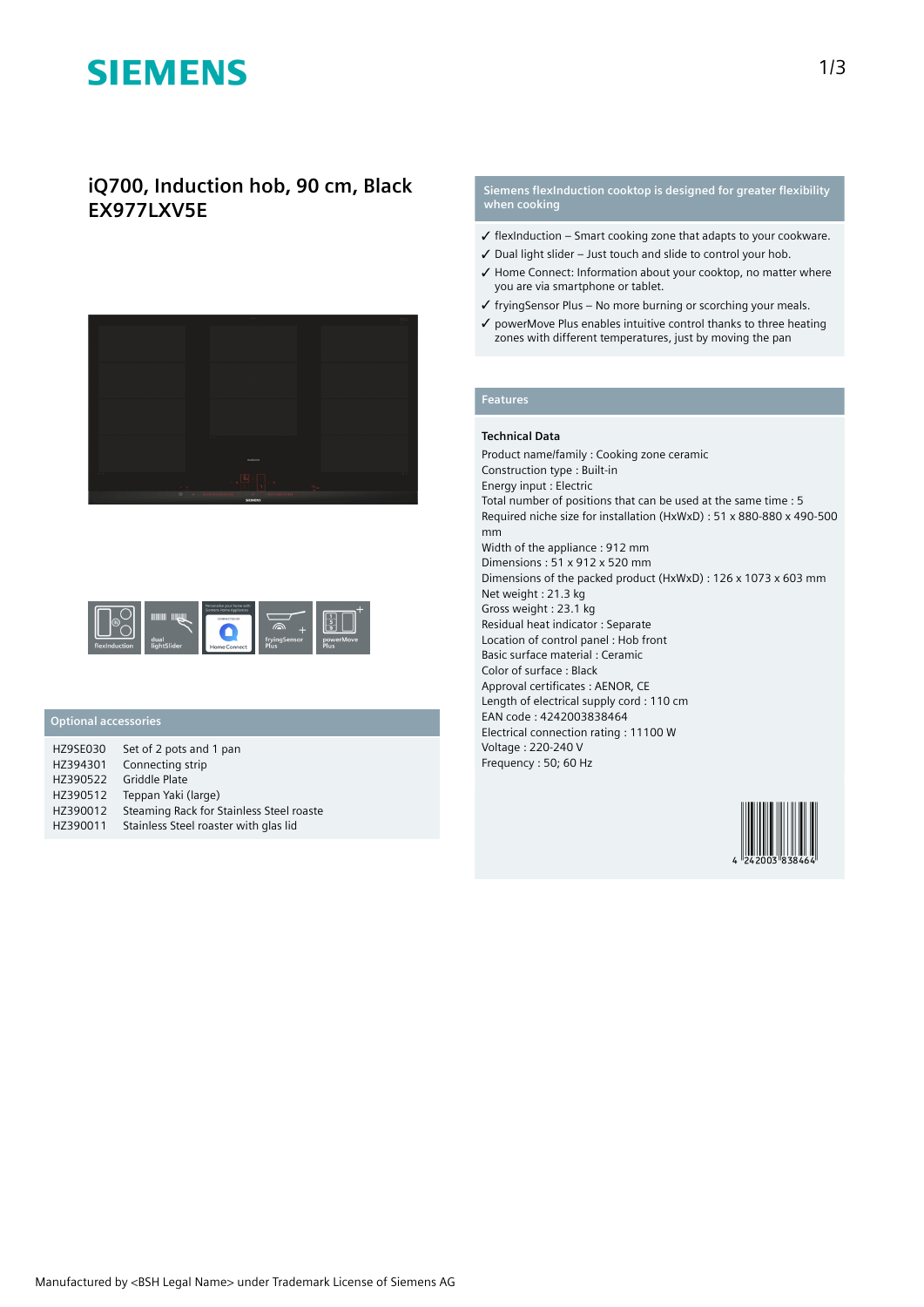# **SIEMENS**

# **iQ700, Induction hob, 90 cm, Black EX977LXV5E**

### **Features**

#### **Design**

- studioLine, studioLine black anodised
- 90 cm: space for 5 pots or pans.

#### **Flexibility of cooking zones**

- 3 x flexInduction zones: use cookware of any shape or size anywhere within the 40cm long zone.
- Cooking zone front left: 200 mm, 240 mm, 2.2 KW (max. power 3.7 KW)
- Cooking zone rear left: 200 mm, 240 mm, 2.2 KW (max. power 3.7 KW)
- Cooking zone middle: 240 mm, 300 mm, 2.6 KW (max. power 3.7 KW)
- Cooking zone rear right: 200 mm, 240 mm , 2.2 KW (max power 3.7 KW)
- Cooking zone front right: 200 mm, 240 mm, 2.2 KW (max. power 3.7 KW)

#### **Usage convenience**

- Dual lightSlider: directly control the power on the two illuminated touch bars (invisible when switched off).
- 17 power levels: precisely adapt the heat with 17 power levels (9 main levels and 8 intermediate levels).
- Keep warm function: keep dishes warm at preset low power level.
- Timer for all zones
- : switches off the cooking zone at the end of the time set (e.g. for boiled eggs).
- Acoustic signal
- : an alarm sounds at the end of the time set (e.g. for pasta).
- Count up timer
- : shows how much time has passed since starting the timer (e.g. for potatoes).

#### **Time saving & efficiency**

- Power boost setting
- : boil water faster thanks to 50% more energy than at the highest standard level.
- panBoost: heat up pans faster than at the highest standard level while protecting the pan coating.
- powerMove plus: increase or decrease the power level simply by moving the pot forwards or backwards.
- quickStart function: when switching on, the hob automatically selects the cooking zone with cookware (when placed on a zone whilst the hob is off).
- reStart function: in case of unintentional switch-off, this feature restores all previous settings by switching on the hob again within 4 seconds.

#### **Cooking assistance**

- fryingSensor plus with 5 temperature settings: prevents overcooking with the automatic temperature regulation of the integrated sensor.
- Dish assistant: easily find the right temperature setting for a certain dish via the home connect app.

#### **Connectivity**

● Home Connect - enables Remote Monitoring no matter where you are, with the easy-to-use Home Connect App: check if the hob is

switched off even when not at home, and find recipes or additional functions in the Home Connect app.

● cookConnect - hood control (with Wi-Fi enabled hood): automatically activates the hood when cooking, thanks to the WiFi connection of hob and suitable hood.

#### **Safety**

- 2 stage residual heat indicators: indicates which cooking zones are still hot or warm.
- Control panel lock: prevent unintended activation of the hob.
- Control panel pause: wipe overboiled liquids without unintentionally changing settings (blocking all touch buttons for 30 seconds).
- Main on/off switch: switch off all cooking zones at the touch of a button.
- Automatic safety switch off: for safety reasons, heating stops after a preset time if not used (possible to customise).
- Energy Consumption Display: shows the electricity consumption of the last cooking process.

#### **Installation**

- Dimensions of the product (HxWxD mm): 51 x 912 x 520
- Required niche size for installation (HxWxD mm) : 51 x 880 x (490 - 500)
- Min. worktop thickness: 16 mm
- Connected load: 11.1 KW
- Connection current management (20, 16, 13, 10 Amps options): limit the maximum power if needed (depends on fuse protection of electric installation).
- Power cord: 1.1 m, Cable included in packaging